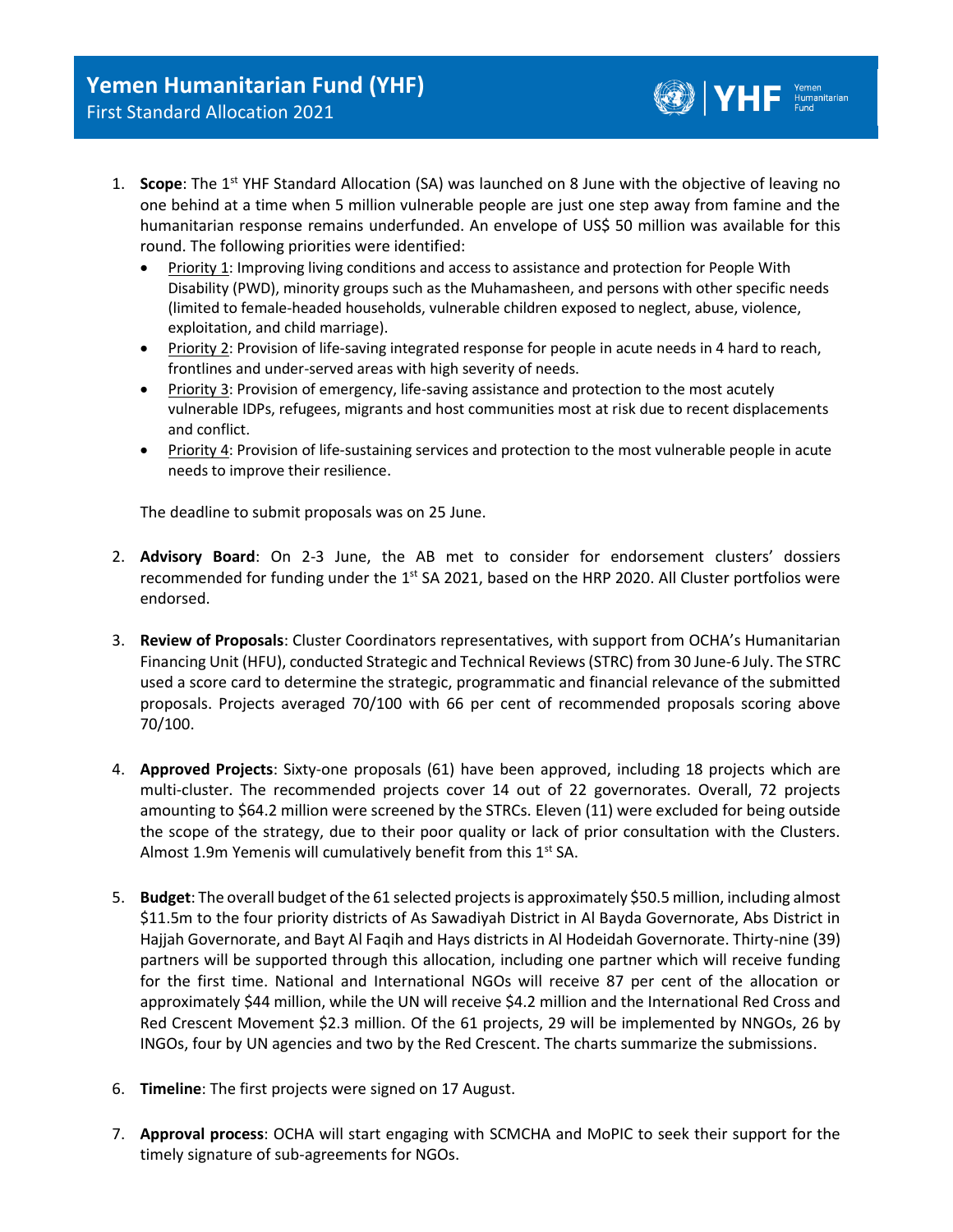

**Allocation breakdowns**

## **1. Budget per cluster**

#### **2. Detailed overview per cluster**

| <b>Cluster</b>    | # project<br>approved<br>(single<br>cluster) | Budget <sup>1</sup> (single<br>cluster) | # project<br>approved<br>with<br>inclusion<br>of multi<br>cluster | <b>Budget with share</b><br>of Multi-Cluster<br>projects |
|-------------------|----------------------------------------------|-----------------------------------------|-------------------------------------------------------------------|----------------------------------------------------------|
| <b>FSAC</b>       | 4                                            | \$2,094,889.10                          | 9                                                                 | \$7,252,071.05                                           |
| <b>Health</b>     | 5                                            | \$1,952,994.72                          | 14                                                                | \$5,027,608.40                                           |
| <b>WASH</b>       | 7                                            | \$3,588,549.52                          | 15                                                                | \$7,945,766.48                                           |
| <b>Nutrition</b>  | 2                                            | \$1,042,754.86                          | 11                                                                | \$4,502,363.73                                           |
| <b>Shelter</b>    | 8                                            | \$3,867,270.55                          | 14                                                                | \$8,909,508.29                                           |
| <b>Protection</b> | 5                                            | \$3,962,745.36                          | $\overline{7}$                                                    | \$4,856,727.70                                           |
| <b>RRM</b>        | 2                                            | \$3,105,000.28                          | $\overline{2}$                                                    | \$3,105,000.28                                           |
| <b>CCM</b>        | 2                                            | \$1,323,726.97                          | $\overline{7}$                                                    | \$4,484,778.75                                           |
| <b>Education</b>  | 8                                            | \$2,565,600.68                          | 12                                                                | \$4,399,235.49                                           |
| Multi-cluster     | 18                                           | \$26,979,528.12                         |                                                                   |                                                          |
| TOTAL             | 61                                           | \$50,483,060.16                         |                                                                   | \$50,483,060.16                                          |

 $1$  Near final amounts and minor adjustments were ongoing as of 30 August 2021.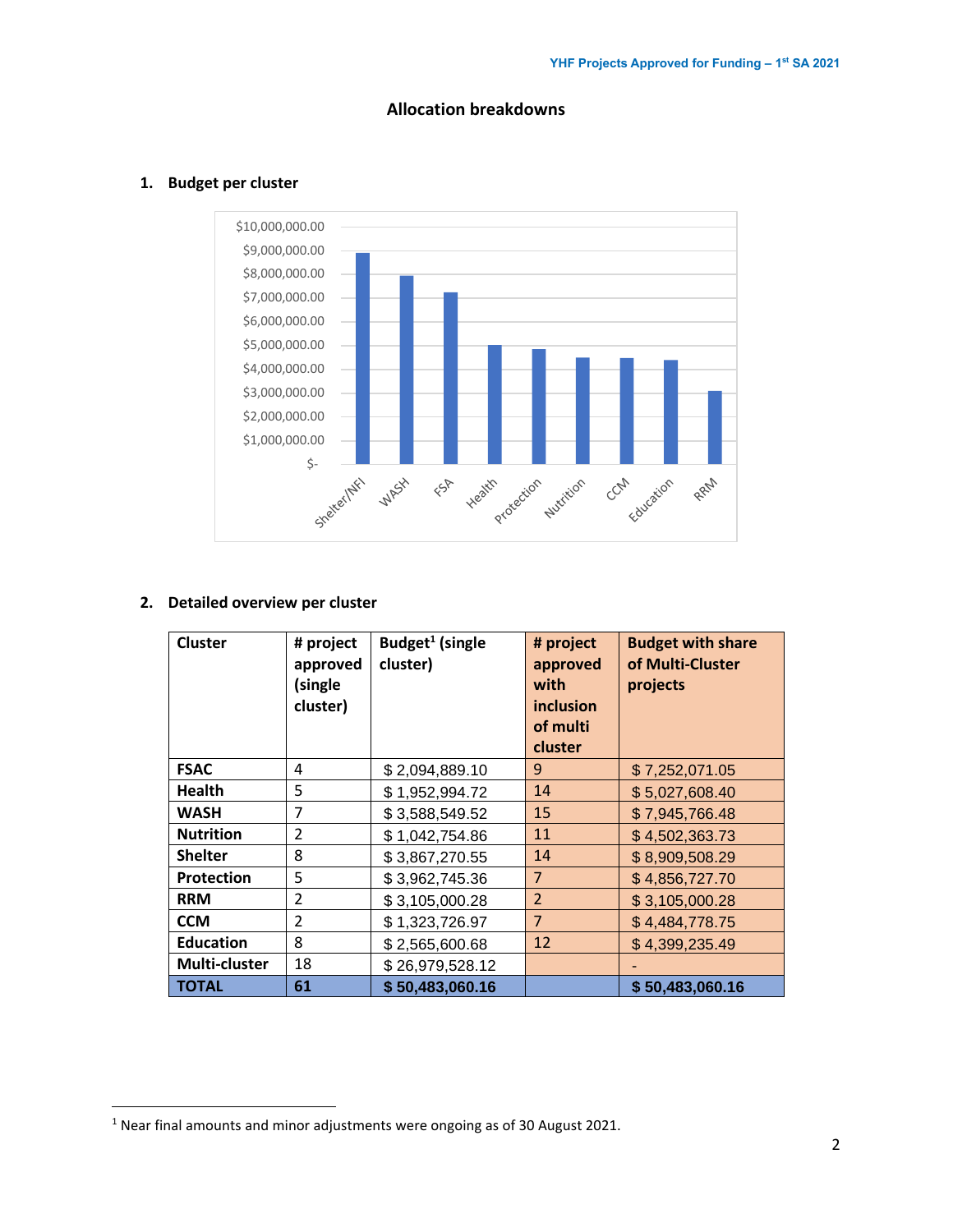

## **3. Number of projects per cluster**

#### **4. Allocation breakdown per partner**

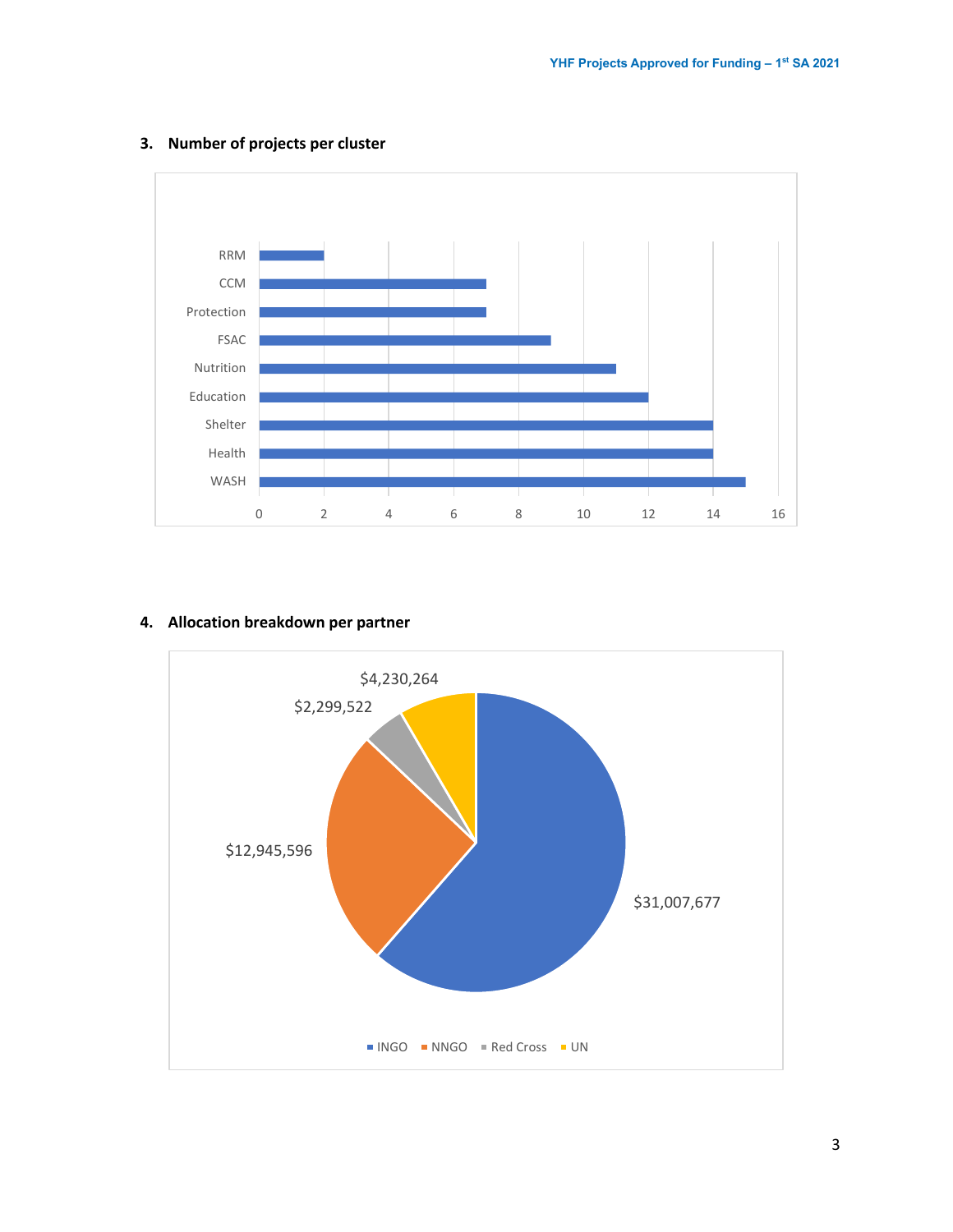

## **5. Project breakdown per partner type**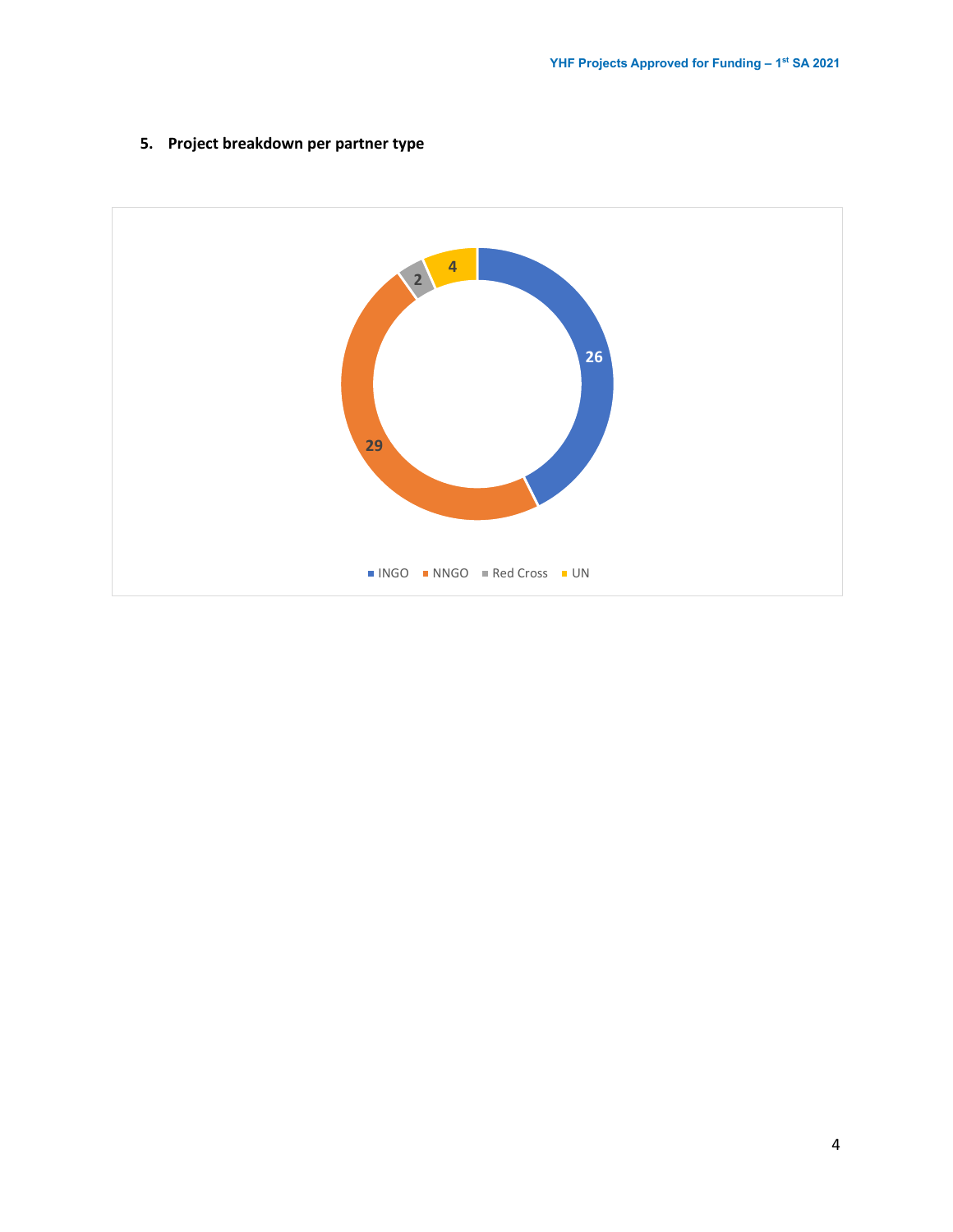# **Detailed information on the 61 projects approved under the SA1 2021**

| <b>Cluster</b>                   | Organization                  | <b>Project title</b>                                                                                                                                                                                                                                                                 | <b>Duration</b>                  | <b>Budget</b> | Location                                                                                    | <b>Beneficiaries</b> |
|----------------------------------|-------------------------------|--------------------------------------------------------------------------------------------------------------------------------------------------------------------------------------------------------------------------------------------------------------------------------------|----------------------------------|---------------|---------------------------------------------------------------------------------------------|----------------------|
| Food Security and<br>Agriculture | <b>NMO</b>                    | Provision of Emergency, Life-saving Assistance to the Most<br>Vulnerable IDPs at Qa'atabah district at Ad Dali' Governorate -<br>Priority 3                                                                                                                                          | 12<br><b>Months</b>              | \$698,662.92  | Al Dhale'e > Qa'atabah                                                                      | 7203                 |
|                                  | RDP                           | Life-saving Response Project in Food Security for community<br>households and IDPs collective sites in As Sawadiya district of Al<br>Bayda governorate - Priority 2                                                                                                                  | 12<br><b>Months</b>              | \$399,995.85  | Al Bayda > As Sawadiyah                                                                     | 3150                 |
|                                  | <b>TYF</b>                    | Priority 4: Life-sustaining food security support to the most<br>vulnerable people in need in Maqbanah district of Taiz governorate<br>to improve their resilience -YHF 1st Standard Allocation 2021                                                                                 | 12<br>Months                     | \$396,231.33  | Taizz > Maqbanah                                                                            | 4200                 |
|                                  | <b>YFCA</b>                   | Priority 4 - Provision of FSL life-sustaining services and protection to<br>the most vulnerable people in acute need at Khanfar district - Abyan<br>Governorate through Cash and Vocational trainings programming.                                                                   | 10<br><b>Months</b>              | \$599,999.00  | Abyan > Khanfir                                                                             | 6300                 |
|                                  | <b>HUMAN</b><br><b>ACCESS</b> | Priority 3: Response to Emergency & Acute needs of Communities<br>and IDPs in Hard to reach areas (REACH Project) in Maqbanah<br>district Taizz.                                                                                                                                     | 10<br>Months                     | \$350,000.00  | Taizz > Maqbanah                                                                            | 18908                |
|                                  | <b>INTERSOS</b>               | Priority 3 - Referrals for advanced health care - Hajja and Taiz                                                                                                                                                                                                                     | 12<br>Months                     | \$140,102.38  | Hajjah > Abs; Taizz > Ash Shamayatayn;<br>Taizz > Al Ma'afer                                | 96                   |
| Health                           | <b>IRY</b>                    | Provision of Secondary Health Services in Jabal Iyal Yazid District,<br>Amran Governorate (Priority 3)                                                                                                                                                                               | 12<br>Months                     | \$248,716.00  | Amran > Jabal Iyal Yazid > Al-Sararah                                                       | 26478                |
|                                  | $\overline{AC}$               | Providing of emergency health services for people in need including<br>host community and IDPs in Hajjah And Alhudaydah governorate (<br>Priorities 2&3)                                                                                                                             | 12<br>Months                     | \$750,174.20  | Hajjah > Abs; Al Hudaydah > Al<br>Marawi'ah; Al Hudaydah > Bayt Al Faqiah<br>> Al-Ghanemyah | 120632               |
|                                  | $\overline{R}$                | Emergency life-saving health response for vulnerable populations in<br>Merka As Sufla district, Shabwah Governorate (Priority 3)                                                                                                                                                     | 12<br>Months                     | \$464,002.14  | Shabwah > Merkhah As Sufla                                                                  | 10312                |
| Water, Sanitation<br>and Hygiene | <b>AYF</b>                    | Emergency WASH Response to reduce acute needs and provide<br>sustainable access to water in Zinjibar District, Abyan<br>Governorate.(Priority 4)                                                                                                                                     | 10 <sup>1</sup><br><b>Months</b> | \$222,340.65  | Abyan > Zingibar                                                                            | 12742                |
|                                  | <b>BCFHD</b>                  | Priority 3 -Provision of comprehensive emergency and life-saving<br>WASH assistance to the most acutely vulnerable IDPs and host<br>communities most at risk due to recent displacements and conflict in<br>high priority districts (Salh and Al-Mudhaffar districts in Taizz city). | 12<br><b>Months</b>              | \$536,069.64  | Taizz > Al Mudhaffar; Taizz > Salh                                                          | 172999               |
|                                  | FHD                           | Priority 2.-Provision of life-saving integrated WASH response for the<br>affected people with high severity of needs in Hays district in Al<br>Hodeidah governorate                                                                                                                  | 10<br>Months                     | \$283,761.06  | Al Hudaydah > Hays                                                                          | 6714                 |
|                                  | <b>IMC UK</b>                 | Priority 3: Emergency WASH Support to Conflict-Affected Population<br>in At Ta'iziyah Districts in Taiz Governorate Yemen                                                                                                                                                            | 6 Months                         | \$600,000.00  | Taizz > At Ta'iziyah                                                                        | 66788                |
|                                  | <b>OXFAM GB</b>               | Priority #3: Emergency WASH assistance to most vulnerable IDPs<br>and host community in Maqbanah District of Taizz Governorate                                                                                                                                                       | 12<br>Months                     | \$550,000.00  | Taizz > Maqbanah                                                                            | 17353                |
|                                  | <b>SZOA</b>                   | YHF SA 1 2021 - Priority 3 - Provision of emergency, life-saving<br>WASH assistance and protection to the most acutely vulnerable<br>IDPs and host communities in Washhah district, Hajjah governorate.                                                                              | 12<br><b>Months</b>              | \$596,379.27  | Hajjah > Washhah                                                                            | 5180                 |
|                                  | <b>YFCA</b>                   | Priority 3: provision of comprehensive & life-saving WASH<br>assistance for IDPs and most vulnerable groups of PWD, Minorities<br>and people with specific needs at Damt district of Al-Dhale Gov. &<br>Sirwah district of Marib Gov.                                                | 12<br><b>Months</b>              | \$799,998.90  | Al Dhale'e > Damt; Marib > Sirwah                                                           | 83372                |
| Nutrition                        | R <sub>l</sub>                | Emergency life-saving nutrition response for vulnerable populations<br>in Mustaba district, Hajjah Governorate (Priority 3)                                                                                                                                                          | 12<br>Months                     | \$445,427.36  | Hajjah > Mustaba                                                                            | 6209                 |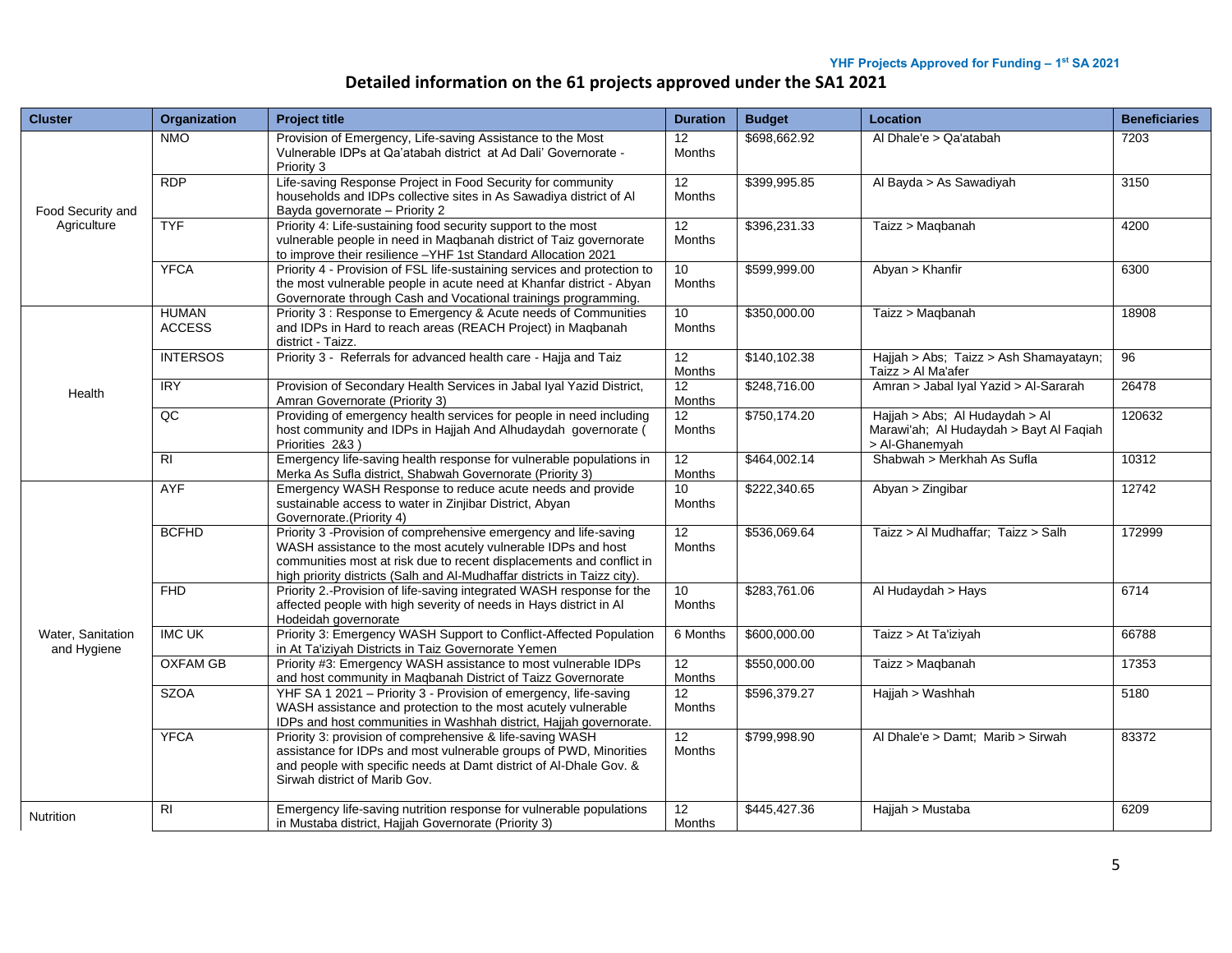|                             |               |                                                                                                                                                                                                                                                                          |                                   |                | YHF Projects Approved for Funding - 1st SA 2021                                                                                       |       |
|-----------------------------|---------------|--------------------------------------------------------------------------------------------------------------------------------------------------------------------------------------------------------------------------------------------------------------------------|-----------------------------------|----------------|---------------------------------------------------------------------------------------------------------------------------------------|-------|
|                             | <b>UNICEF</b> | Provision of Nutrition Supplies for Treatment of Severe Acute<br>Malnutrition to support a wider Multi-sectoral Response under<br>Priority 2 in As Sawadiyah district (Al Bayda), Abs district (Hajjah)<br>Hays and in Bayt Al Faqih (Al Hudaydah).                      | 12<br><b>Months</b>               | \$597,327.50   | Al Bayda > As Sawadiyah; Al Hudaydah<br>> Bayt Al Faqiah; Al Hudaydah > Hays;<br>Hajjah > Abs                                         | 7500  |
| Shelter/Non-food<br>items   | Altwasul      | Provision Emergency NFIs/ Rental subsides for the Most Vulnerable<br>conflict affected people in Marib City / Parameter 3                                                                                                                                                | 9 Months                          | \$300,000.60   | Marib > Marib City                                                                                                                    | 3000  |
|                             | <b>AOBWC</b>  | Provisions of shelter solutions and non-food items for the most<br>affected minority groups PWDs, PWSNs, vulnerable IDPs and host<br>communities under priority (1) in Alluhayaa district and priority (3) in<br>Bait Alfaqeh districts within Al- Hudaydah governorate. | 10 <sup>°</sup><br><b>Months</b>  | \$420,003.25   | Al Hudaydah > Alluheyah; Al Hudaydah<br>> Bayt Al Fagiah                                                                              | 12579 |
|                             | <b>GWQ</b>    | Provision of 150 Rental Subsidy & 200 Livelihood assistance for<br>IDPs in Jabal Habashi & AlMa'afer districts, Governorate of Taiz -<br>Priorities 3 &4                                                                                                                 | 10 <sup>10</sup><br><b>Months</b> | \$300,000.00   | Taizz > Jabal Habashy; Taizz > Al<br>Ma'afer                                                                                          | 4200  |
|                             | QRCS          | Provision NFIs and Rental subsidies to the vulnerable people in Taiz<br>Gov. (Jabal Habashi, Al Ma'afer), AlDhale'e Gov. (Qatabah), Marib<br>Gov. (Al-Jubah) (Priority 3)                                                                                                | 12<br>Months                      | \$1,499,821.35 | Al Dhale'e > Qa'atabah; Marib > Al<br>Jubah; Taizz > Al Ma'afer; Taizz > Jabal<br>Habashv                                             | 22260 |
|                             | <b>YARD</b>   | Provision of emergency Shelter/NFIs life-saving assistance priority 3<br>& 1 to IDPs and acutely vulnerable host communities most at risk in<br>AlHazm and Rajouza AlJawf governorate.                                                                                   | 7 Months                          | \$250,208.80   | Al Jawf > Al Hazm; Al Jawf > Rajuzah                                                                                                  | 6650  |
|                             | <b>YDN</b>    | Priority 1 and 3: Shelter Assistance to Vulnerable Conflict Affected<br>Households in Ma'rib City, Ma'rib, and Al Jubah districts of Ma'rib<br>qovernorate                                                                                                               | 8 Months                          | \$298,194.02   | Marib > Marib City; Marib > Marib; Marib<br>> Al Jubah                                                                                | 4202  |
|                             | <b>YFCA</b>   | Priority 1 & 3: Provision of emergency, life-saving Shelter assistance<br>to the most acutely vulnerable IDPs and other vulnerable groups of<br>PWD, minority groups and people with specific needs in Marib city &<br>Marib district.                                   | 10<br><b>Months</b>               | \$499,641.55   | Marib > Marib; Marib > Marib City                                                                                                     | 6645  |
|                             | YGUSSWP       | Provision of emergency, life-saving Shelter /NFIs services to the<br>most acutely vulnerable IDPs and host communities at Sanhan, and<br>Bani Dhabyan Districts in Sana'a. governorate (Priority 3)                                                                      | 10 <sup>10</sup><br>Months        | \$299,400.98   | Sana'a > Sanhan; Sana'a > Bani<br>Dhabyan                                                                                             | 5492  |
| Protection                  | <b>AOBWC</b>  | Provision of protection services under priority (1) to the most affected<br>IDPs, PWDs, people with specific needs and, minority groups<br>through establishing of community center in Bayt Al Faqih district<br>within Al-Hudaydah governorate.                         | 12<br><b>Months</b>               | \$749,999.92   | Al Hudaydah > Bayt Al Faqiah                                                                                                          | 13405 |
|                             | <b>DRC</b>    | Life-saving assistance through mine action for displacement and<br>conflict affected communities in southern Yemen, Taiz (Mawsa), Al-<br>Hudaydah (Al Khokha, Al Omaisy and Al Dawbalah) and Lahj (Al<br>Qabbaytah) governorates / Priority 3                            | 10 <sup>°</sup><br><b>Months</b>  | \$760,000.95   | Al Hudaydah > Al Khawkhah; Taizz ><br>Mawza; Lahj > Tur Al Bahah                                                                      | 16128 |
|                             | <b>HALO</b>   | Mine action survey and risk education to communities at high-risk<br>from conflict in south-central Taiz                                                                                                                                                                 | 12<br><b>Months</b>               | \$760,000.00   | Taizz > Al Ma'afer; Taizz > Al Mawasit;<br>Taizz > Ash Shamayatayn                                                                    | 6600  |
|                             | <b>UNFPA</b>  | Supporting the most vulnerable women and girls in Marib, Shabwah,<br>and Ad Dali Governorates through GBV prevention and response,<br>1st Standard allocation 2021 - 2022.                                                                                               | 8 Months                          | \$1,277,936.96 | Marib > Harib; Marib > Marib; Marib ><br>Marib City; Marib > Rahabah; Al Dhale'e<br>> Al Hussein; Shabwah > Ataq; Marib ><br>Al Jubah | 40000 |
|                             | WC.           | Provision of critical child protection services for vulnerable children<br>living in the conflict affected districts of Dhi As Sufal and Al Makhadir,<br>Ibb Governorate. Priority (1)                                                                                   | 12 <sup>°</sup><br>Months         | \$414,807.53   | Ibb > Al Makhadir; Ibb > Dhi As Sufal                                                                                                 | 1486  |
| Rapid Response<br>Mechanism | DRC           | Multi-Purpose Cash Assistance for the Most Vulnerable Households<br>in Yemen Priority 3 and 4                                                                                                                                                                            | $\overline{12}$<br><b>Months</b>  | \$1,600,000.28 | Taizz > Al Qahirah; Taizz > At Ta'iziyah;<br>Taizz > Dimnat Khadir; Taizz > Sabir Al<br>Mawadim; Al Dhale'e > Qa'atabah               | 11053 |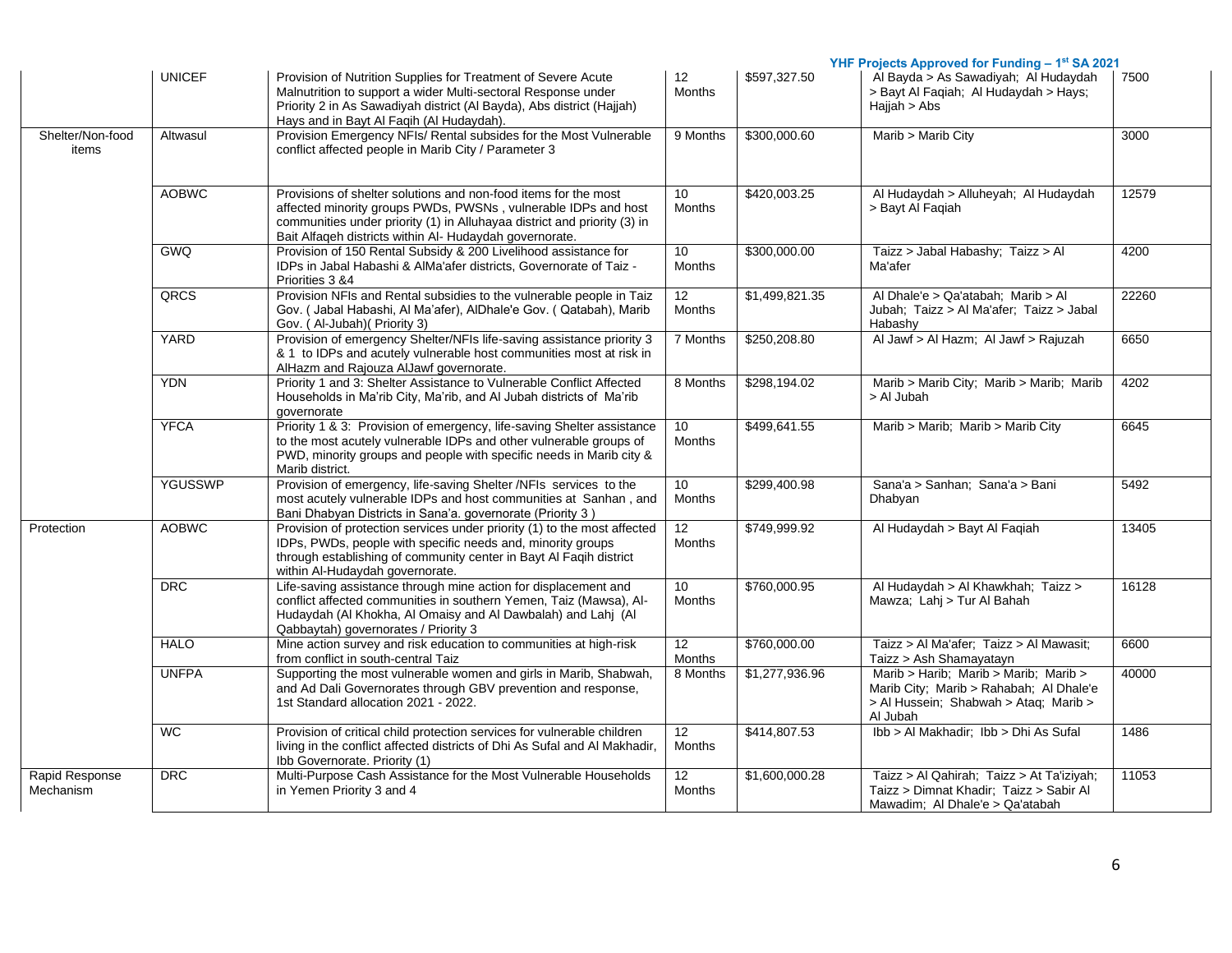|                                   |                |                                                                                                                                                                                                                      | YHF Projects Approved for Funding - 1st SA 2021 |                |                                                                                                                                                                                                                                                                                                                                                                                                                                                                                                    |                      |
|-----------------------------------|----------------|----------------------------------------------------------------------------------------------------------------------------------------------------------------------------------------------------------------------|-------------------------------------------------|----------------|----------------------------------------------------------------------------------------------------------------------------------------------------------------------------------------------------------------------------------------------------------------------------------------------------------------------------------------------------------------------------------------------------------------------------------------------------------------------------------------------------|----------------------|
|                                   | <b>IOM</b>     | Provision of Rapid Response Mechanism Multi-Purpose Cash<br>Assistance to Newly Displaced Households in Yemen, Priority 3                                                                                            | 12<br><b>Months</b>                             | \$1,505,000.00 | Abyan > Lawdar; Al Hudaydah > Ad<br>Dahi; Al Hudaydah > Ad Durayhimi; Al<br>Hudaydah > Al Khawkhah; Al Hudaydah<br>> Hays: Hadramaut > Al Abr: Hadramaut<br>> Sayun; Hajjah > Abs; Hajjah > Al<br>Jamimah; Hajjah > Hajjah City; Hajjah ><br>Kuhlan Ash Sharaf; Hajjah > Kushar;<br>Hajjah > Mabyan; Ibb > Al Dhihar; Ibb ><br>As Sayyani; Lahj > Al Maqatirah; Lahj ><br>Tuban, Marib > Marib, Marib > Marib<br>City; Taizz > Al Mukha; Taizz > Al<br>Wazi'iyah; Taizz > Dhubab; Taizz ><br>Mawza | 17500                |
| Camp Coordination /<br>Management | <b>IOM</b>     | Provision of Camp Management and Camp Coordination services in<br>IOM-supported IDP sites in Yemen, Priority 3                                                                                                       | 12<br><b>Months</b>                             | \$849,999.79   | Al Hudaydah > Al Khawkhah; Al<br>Hudaydah > At Tuhayat                                                                                                                                                                                                                                                                                                                                                                                                                                             | 22860                |
|                                   | <b>YGUSSWP</b> | Provision of CCCM services for 35 IDP hosting sites at Washhah,<br>Khayran Al Muharraq, Aslem and Mustaba districts in Hajjah Gov -<br>(priority 3)                                                                  | 12<br><b>Months</b>                             | \$473,727.18   | Hajjah > Aslem; Hajjah > Khayran Al<br>Muharraq; Hajjah > Mustaba; Hajjah ><br>Washhah                                                                                                                                                                                                                                                                                                                                                                                                             | 34582                |
| Education                         | <b>AYF</b>     | Urgent response to ensure children's access to a safe and healthy<br>educational environment, in Khanfar District - Abyan Governorate<br>parameter $(1+3)$ .                                                         | 10<br><b>Months</b>                             | \$249,144.15   | Abyan > Khanfir                                                                                                                                                                                                                                                                                                                                                                                                                                                                                    | 16959                |
|                                   | <b>BCFHD</b>   | Improving access to safe education in Salh district - Taiz<br>Governorate under priority 3.                                                                                                                          | 8 Months                                        | \$239,621.15   | Taizz > Salh                                                                                                                                                                                                                                                                                                                                                                                                                                                                                       | 5494                 |
|                                   | <b>MDF</b>     | Support acces to Education sevices for Most at Risk Students under<br>priority 1, 3 in At Taiziya and Salah districts, Taiz gov.                                                                                     | 10<br>Months                                    | \$298,575.88   | Taizz > At Ta'iziyah; Taizz > Salh                                                                                                                                                                                                                                                                                                                                                                                                                                                                 | 11773                |
|                                   | <b>NFDHR</b>   | Education Emergency Response for equal access to education for<br>IDPs and host community in AI - Hudaydah Governorate Bait AI<br>Faqih district 2021 [Priority II]                                                  | 9 Months                                        | \$318,189.16   | Al Hudaydah > Bayt Al Faqiah                                                                                                                                                                                                                                                                                                                                                                                                                                                                       | 7041                 |
|                                   | <b>NMO</b>     | Education Support for IDPs in an area that is in Priority One and<br>Four in Lahj and in a Priority Three Area in Al Hodeidah                                                                                        | 12<br>Months                                    | \$485,917.82   | Al Hudaydah > Ad Durayhimi; Lahj > Al<br>Musaymir                                                                                                                                                                                                                                                                                                                                                                                                                                                  | 3498                 |
|                                   | <b>SOUL</b>    | Emergency Education Intervention for vulnerable Communities<br>Including IDPs & marginalized persons in Al Ma'afer District in Taizz<br>Governorate Under YHF 3rd Priority                                           | 12<br><b>Months</b>                             | \$292,772.65   | Taizz > Al Ma'afer                                                                                                                                                                                                                                                                                                                                                                                                                                                                                 | 8159                 |
|                                   | <b>TYF</b>     | Education Humanitarian Response Interventions among the Most<br>Affected Host Communities, IDPs, Refugees in Hays District (Priority<br>2,3- Education) in Al Hudaydah Governorate, 1st Standard Allocation<br>2021. | 12<br><b>Months</b>                             | \$248,890.35   | Al Hudaydah > Hays                                                                                                                                                                                                                                                                                                                                                                                                                                                                                 | 5642                 |
|                                   | <b>WC</b>      | Improving access to quality inclusive accredited formal education for<br>most vulnerable children in both districts of AI Mansoura and Dar<br>Sa'ad, Aden Governorate. Priority (1) and (4)                          | 12<br><b>Months</b>                             | \$432,489.52   | Aden > Al Mansura; Aden > Dar Sad                                                                                                                                                                                                                                                                                                                                                                                                                                                                  | 3000                 |
| Multi cluster                     | Organization   | Project title                                                                                                                                                                                                        | Duration                                        | <b>Budget</b>  | Location                                                                                                                                                                                                                                                                                                                                                                                                                                                                                           | <b>Beneficiaries</b> |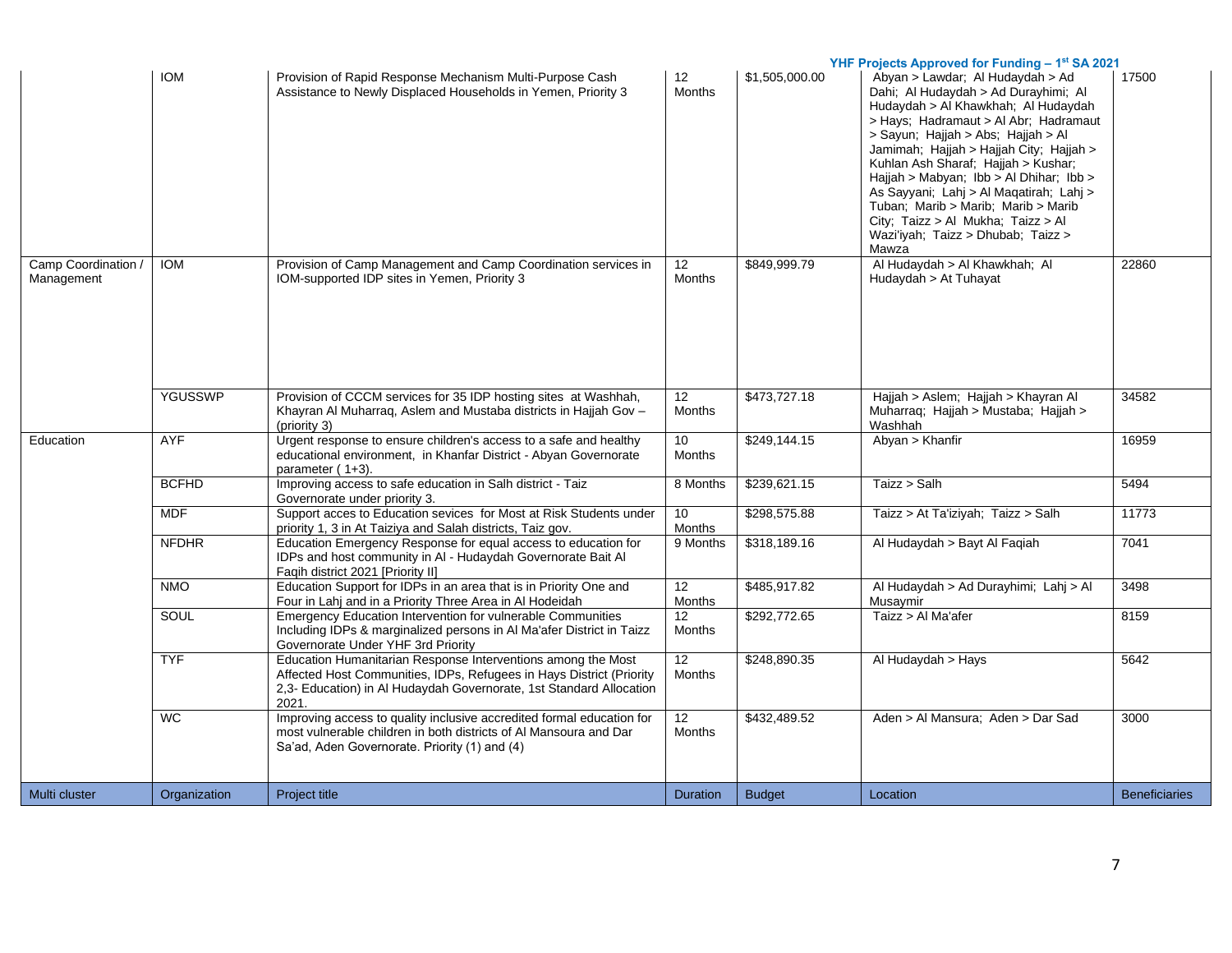|                                                                                                                                           |              |                                                                                                                                                                                                                                                                                                                                                                                          |                                  |                | YHF Projects Approved for Funding - 1 <sup>st</sup> SA 2021                                                                                                                               |        |
|-------------------------------------------------------------------------------------------------------------------------------------------|--------------|------------------------------------------------------------------------------------------------------------------------------------------------------------------------------------------------------------------------------------------------------------------------------------------------------------------------------------------------------------------------------------------|----------------------------------|----------------|-------------------------------------------------------------------------------------------------------------------------------------------------------------------------------------------|--------|
| Nutrition (61%),<br>Health (11%),<br>Water, Sanitation<br>and Hygiene (28%)                                                               | <b>ACF</b>   | Improving access to life saving services in nutrition, health and<br>WASH in Hodeidh (Alluhyah, Qanawis), Hajjah (Abs) under Priority<br>2&3.                                                                                                                                                                                                                                            | 12<br>Months                     | \$1,835,014.90 | Al Hudaydah > Alluheyah; Al Hudaydah<br>> Al Qanawis; Hajjah > Abs                                                                                                                        | 43715  |
| Camp Coordination /<br>Management (37%),<br>Water, Sanitation<br>and Hygiene (63%)                                                        | <b>ACTED</b> | Providing emergency, life-saving assistance through Camp<br>Coordination and Camp Management services and life-sustaining<br>services through Water, Sanitation and Hygiene programming to the<br>most vulnerable people in Ma'rib under priority number 3                                                                                                                               | 11<br>Months 7<br>Days           | \$1,199,286.67 | Marib > Marib; Marib > Marib City                                                                                                                                                         | 29603  |
| Health (73%),<br>Nutrition (27%)                                                                                                          | <b>ADRA</b>  | Enhanced Health and Nutrition Services in Al-Muton, Al-Jawf -<br>Priority 3                                                                                                                                                                                                                                                                                                              | 11<br>Months                     | \$450,000.00   | Al Jawf > Al Maton                                                                                                                                                                        | 4929   |
| Camp Coordination /<br>Management<br>$(42.3\%)$ ,<br>Shelter/Non-food<br>items (57.7%)                                                    | <b>BCFHD</b> | Management and Coordination of IDP hosting Sites (Salh district -<br>Priority 3) & Improving Living Conditions and Access to Assistance of<br>the most Vulnerable IDPs (Salh - Priority 1) & Providing Emergency<br>and Life-saving Assistance to the most Acutely Vulnerable IDPs and<br>Host Communities (Maqbanah - Priority 3) - Taizz Governorate.                                  | 12<br>Months                     | \$519,430.43   | Taizz > Salh; Taizz > Magbanah                                                                                                                                                            | 33469  |
| Food Security and<br>Agriculture (79%),<br>Water, Sanitation<br>and Hygiene (21%)                                                         | CARE         | Provision of safe and inclusive emergency life-saving assistance,<br>under priority 2 and 3, to the most acutely vulnerable and hard to<br>reach IDPs and host communities most at risk due to recent<br>displacements and conflict in AlQanawis and Abs districts of<br>Hodeidah and Hajjah governorates                                                                                | 12<br>Months                     | \$2,100,000.00 | Al Hudaydah > Al Qanawis; Hajjah > Abs                                                                                                                                                    | 33057  |
| Education (40%),<br>Health (32%),<br>Water, Sanitation<br>and Hygiene (28%)                                                               | CARE         | Provision of safe and inclusive emergency, life-saving WASH,<br>Education and Health assistance, under priorities 1 and 3, to the<br>most acutely vulnerable IDPs and host communities at risk due to<br>recent displacements and conflict in Abyan governorate (Sarar and<br>Zingubar districts), Al Dhale governorate (AlAzariq district) and Taiz<br>governorate (Mudhafar district). | 12<br>Months                     | \$1,216,584.63 | Al Dhale'e > Al Azariq; Taizz > Al<br>Mudhaffar; Abyan > Sarar; Abyan ><br>Zingibar                                                                                                       | 54522  |
| Camp Coordination /<br>Management (50%),<br>Shelter/Non-food<br>items (50%)                                                               | <b>DRC</b>   | Improving living conditions for displaced persons and other conflict<br>affected populations in Al Hodeidah, Hajjah, and Lahj Governorates<br>Priority 1,2 & 3                                                                                                                                                                                                                           | 12 <sup>°</sup><br><b>Months</b> | \$2,599,927.40 | Hajjah > Abs; Al Hudaydah > Al<br>Khawkhah; Hajjah > Aslem; Al Hudaydah<br>> At Tuhayat; Al Hudaydah > Bayt Al<br>Faqiah; Al Hudaydah > Hays; Lahi ><br>Tuban; Al Hudaydah > Ad Durayhimi | 413099 |
| Health (57.1%),<br>Nutrition (42.9%)                                                                                                      | <b>FMF</b>   | Integrated Health, Nutrition and C4D Project in Zingibar district<br>(priority district 3) in Abyan governorate                                                                                                                                                                                                                                                                          | 12<br><b>Months</b>              | \$297.125.65   | Abyan > Zingibar                                                                                                                                                                          | 4642   |
| Health (21%),<br>Nutrition (35%),<br>Water, Sanitation<br>and Hygiene (44%)                                                               | <b>MED</b>   | Essential health, nutrition, and WASH assistance to conflict-affected<br>IDPs, host communities, and other vulnerable populations in Tuban,<br>Lahj Governorate under priority three.                                                                                                                                                                                                    | 12<br><b>Months</b>              | \$996,818.00   | Lahj > Tuban                                                                                                                                                                              | 16000  |
| Water, Sanitation<br>and Hygiene (27%),<br>Health (35%),<br>Nutrition (16%),<br>Shelter/Non-food<br>items (22%)                           | <b>NFDHR</b> | Provision of life-saving integrated response in Health, Nutrition,<br>WASH, and Shelter to people in acute needs in the hard to reach,<br>frontlines and under-served areas of As Sawadiya District, Al-Bayda<br>governorate [Priority 2], and Kushar District, Hajja governorate<br>[Priority 3]                                                                                        | $\overline{12}$<br><b>Months</b> | \$1,563,220.11 | Al Bayda > As Sawadiyah; Hajjah ><br>Kushar                                                                                                                                               | 26552  |
| Education (10%),<br>Water, Sanitation<br>and Hygiene (26%),<br>Shelter/Non-food<br>items (34%), Food<br>Security and<br>Agriculture (30%) | <b>NRC</b>   | Proposal 2: Integrated Response of Shelter, LFS, Education, and<br>WASH for the conflict-affected communities in the most affected<br>areas in Al-Hudaydah and Hajjah governorates/ Priority1,<br>Priority2, Priority3, and Priority4                                                                                                                                                    | 12<br><b>Months</b>              | \$3,098,267.11 | Al Hudaydah > Az Zuhrah; Hajjah ><br>Washhah; Hajjah > Abs                                                                                                                                | 80094  |
| Camp Coordination /<br>Management (23%),<br>Food Security and                                                                             | <b>NRC</b>   | Proposal 1: Integrated Response (Shelter, Protection, LFS, CCCM)<br>for the conflict affected population-Taiz, Hodidah, Hajja and Abyan/<br>Priority1, Priority2, Priority3, and Priority4                                                                                                                                                                                               | 12<br><b>Months</b>              | \$3,373,126.46 | Taizz > Al Ma'afer: Taizz > Salh: Taizz ><br>Jabal Habashy; Al Hudaydah > Hays; Al<br>Hudaydah > Ad Durayhimi; Abyan >                                                                    | 60405  |